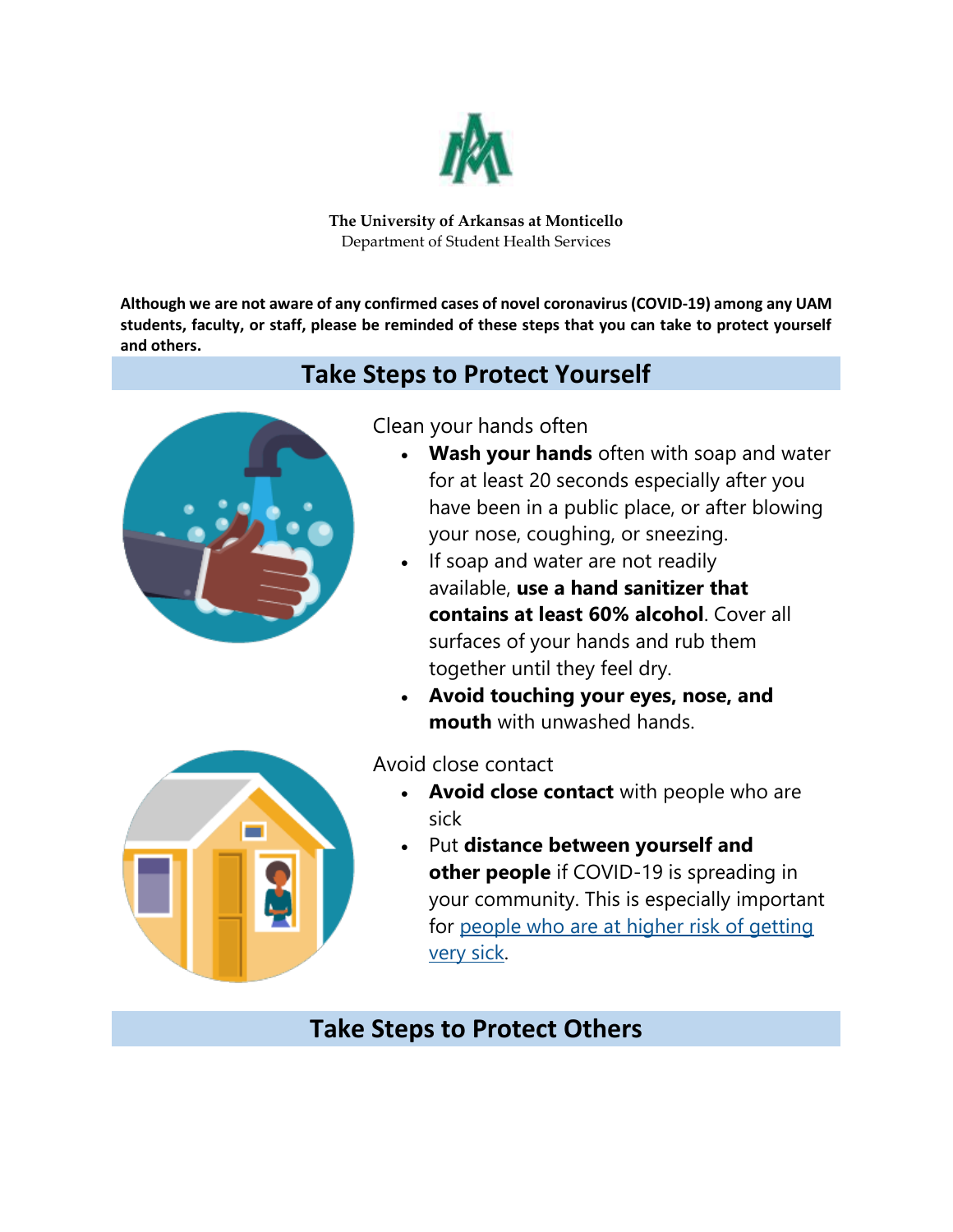

## Stay home if you're sick

**Stay home** if you are sick, except to get medical care. Learn [what to do if you are](https://www.cdc.gov/coronavirus/2019-ncov/about/steps-when-sick.html)  [sick.](https://www.cdc.gov/coronavirus/2019-ncov/about/steps-when-sick.html)



#### Cover coughs and sneezes

- **Cover your mouth and nose** with a tissue when you cough or sneeze or use the inside of your elbow.
- **Throw used tissues** in the trash.
- Immediately **wash your hands** with soap and water for at least 20 seconds. If soap and water are not readily available, clean your hands with a hand sanitizer that contains at least 60% alcohol.

### Wear a facemask if you are sick

- **If you are sick:** You should wear a facemask when you are around other people (e.g., sharing a room or vehicle) and before you enter a healthcare provider's office. If you are not able to wear a facemask (for example, because it causes trouble breathing), then you should do your best to cover your coughs and sneezes, and people who are caring for you should wear a facemask if they enter your room. Learn what to do if [you are sick.](https://www.cdc.gov/coronavirus/2019-ncov/about/steps-when-sick.html)
- **If you are NOT sick:** You do not need to wear a facemask unless you are caring for someone who is sick (and they are not able to wear a facemask). Facemasks may be in